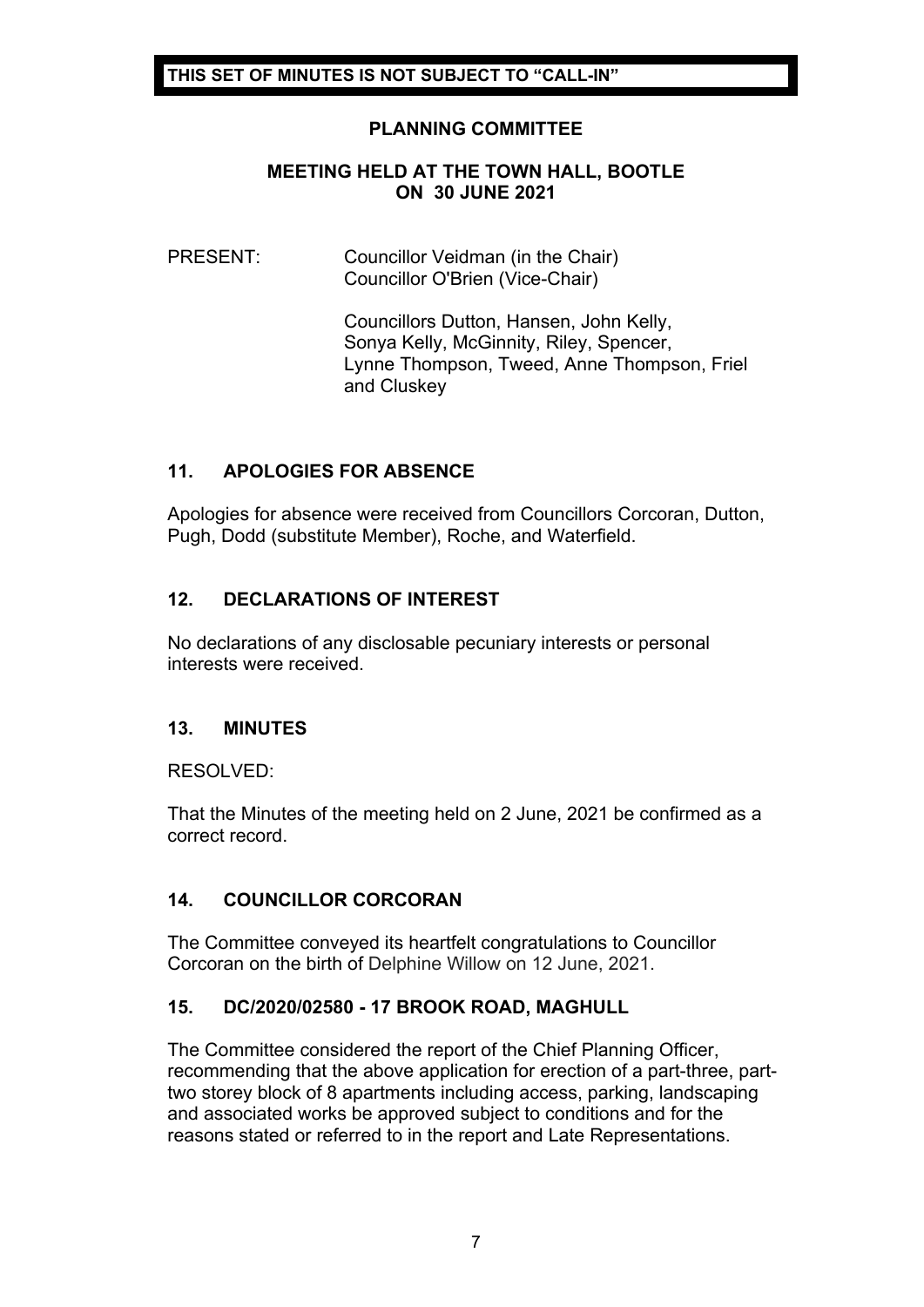Prior to consideration of the item the Committee received a representation from Ms.Manion in respect of a petition objecting to the application and a response from Mr.Morse, the agent on behalf of the applicant.

## RESOLVED:

That the recommendation be approved and the application be granted subject to conditions and for the reasons stated or referred to in the report and Late Representations.

## **16. DC/2020/01853 - FORMER Z BLOCK SITES BUCKLEY HILL LANE, SEFTON**

The Committee considered the report of the Chief Planning Officer, recommending that the above application for the erection of 69 dwellings and associated infrastructure be approved subject to conditions and for the reasons stated or referred to in the report and Late Representations.

#### RESOLVED:

That the recommendation be approved and the application be granted subject to conditions and for the reasons stated or referred to in the report and Late Representations.

#### **17. DC/2017/01528 - LAND BOUNDED BY SCHOOL LANE TO THE NORTH, A RAILWAY LINE TO THE WEST AND WHINNY BROOK TO THE SOUTH, MAGHULL**

The Committee considered the report of the Chief Planning Officer, recommending that the above application for a hybrid application seeking full planning permission for the demolition of existing buildings, a new vehicular access off School Lane, a new distributor road, flood relief, drainage and landscaping works to Whinny Brook and ancillary infrastructure and outline planning permission with some matters reserved (scale, appearance, layout and landscaping) for the erection of up to 855 residential dwellings (C3), an older persons housing scheme with access also reserved (C2, C3), a mixed-use Local Centre (Uses A1-A5, C3, D1, D2); together with associated public open space, landscaping, highways, Sustainable Drainage Systems, and all ancillary infrastructure works be subject to an additional condition and a varied Section 106 legal agreement for the reasons stated or referred to in the report and Late Representations.

The Case Officer provided a verbal update to the Committee and indicated that:

"The agent advised that the Whinny Brook works referred to in the proposed clause in the variation of the Section 106 agreement is defined also as to include the Flood Relief Channel, spine road crossing and ancillary infrastructure.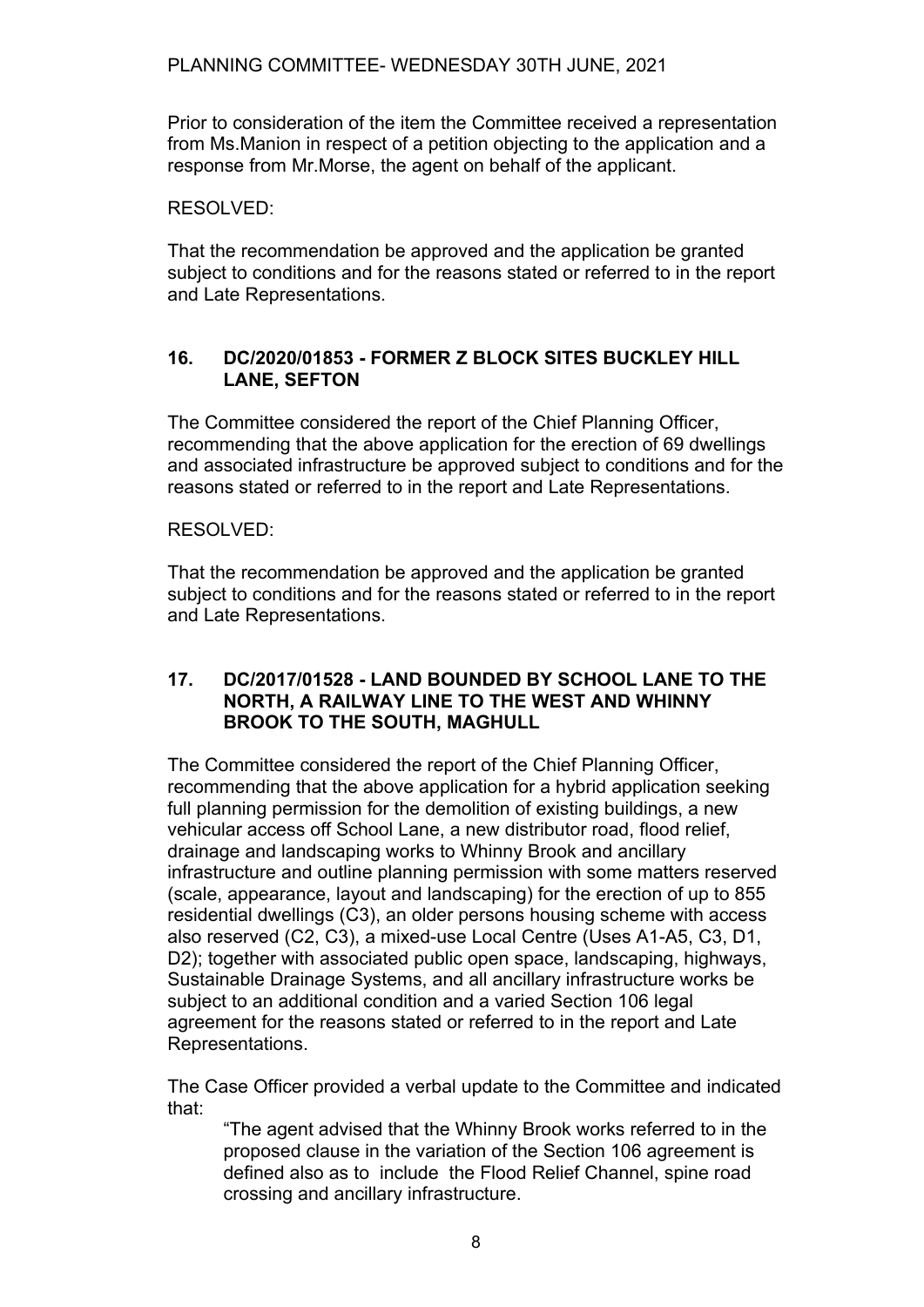In response to this and the points of clarification raised in the Late Representations report, a revised clause in the variation of the Section 106 legal agreement is proposed substantially in the following form:

'The Swifts (the Owners) further covenants with the Council not to Commence Development (save for the Whinny Brook works including the delivery of the Flood Relief Channel, spine road crossing and ancillary infrastructure, which will be excluded from the Definition of the Development) unless and until all parties with a legal or equitable interest in the Adjacent Land (comprising 'The Poplars, School Lane, Maghull', as shown edged red on Title Plan MS205452, or Bradleys Farm, School Lane, Maghull, as shown edged red on Title Plan MS601527) have been joined as parties to the S106 Agreement in the form (or substantially in the form) of the Confirmatory Deed\* annexed to this 106 Agreement.' "

# RESOLVED:

That the recommendation be approved and the application be subject to the additional condition and variation to the Section 106 legal agreement for the reasons stated or referred to in the report, Late Representations, and verbal update presented by the Case Officer.

## **18. DC/2020/02009 - THE LABURNUM, 92 LITHERLAND ROAD, BOOTLE**

The Committee considered the report of the Chief Planning Officer, recommending that the above application for the change of use of the existing vacant Public House (Sui Generis) to 8 self-contained flats (C3) including rear balconies be approved subject to conditions and for the reasons stated or referred to in the report and Late Representations.

# RESOLVED:

That the recommendation be approved and the application be granted subject to conditions and for the reasons stated or referred to in the report and Late Representations.

## **19. DC/2021/00807 - MARINE FOOTBALL CLUB, COLLEGE ROAD, CROSBY**

The Committee considered the report of the Chief Planning Officer, recommending that the above application for the construction of a 3G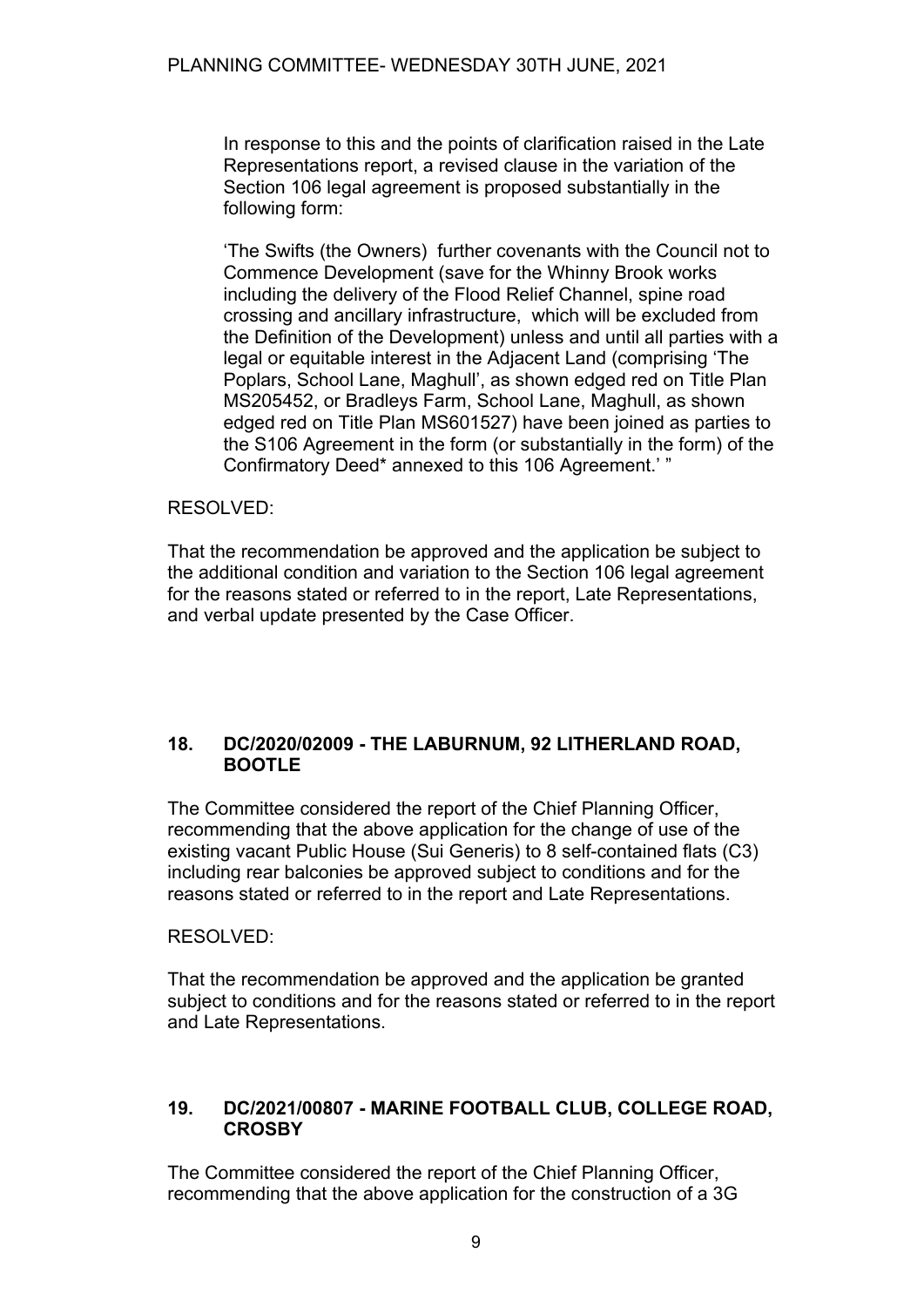PLANNING COMMITTEE- WEDNESDAY 30TH JUNE, 2021

artificial football pitch, widening of the site entrance and installation of a 2.2m high acoustic fence to the rear of boundaries onto Rossett Road be approved subject to conditions and for the reasons stated or referred to in the report and Late Representations.

RESOLVED:

That the recommendation be approved and the application be granted subject to conditions and for the reasons stated or referred to in the report and Late Representations.

# **20. DC/2021/00042 - 82 FRESHFIELD ROAD, FORMBY**

The Committee considered the report of the Chief Planning Officer, recommending that the above application for the erection of a detached 2 storey dwelling with basement garage and associated landscape and boundary works (retrospective) be approved subject to conditions and for the reasons stated or referred to in the report and Late Representations.

## RESOLVED:

That the determination of the item be deferred to enable the site to be inspected by the Visiting Panel

# **21. PLANNING APPEALS**

The Committee considered the report of the Chief Planning Officer on the results of the undermentioned appeals and progress on appeals lodged with the Planning Inspectorate.

| Appellant   | Proposal/Breach of Planning Control                                                                                                                                                                                                                  | Decision                       |
|-------------|------------------------------------------------------------------------------------------------------------------------------------------------------------------------------------------------------------------------------------------------------|--------------------------------|
| Mr J Hobbs  | DC/2020/01591 - 39 Harebell Close<br>Formby Liverpool L37 4JP - Appeal<br>against refusal by the Council to grant<br>planning permission for the erection of<br>a part two storey part first floor<br>extension to the side of the<br>dwellinghouse. | Dismissed<br>08/06/2021        |
| Mr A Corner | DC/2020/02369 - 1 Heather Close<br>Formby Liverpool L37 7HN - Appeal<br>against refusal by the Council to grant<br>planning permission for the erection of<br>a boundary wall 900 mm high with<br>intermittent pillars at 1475 and one               | <b>Dismissed</b><br>25/05/2021 |